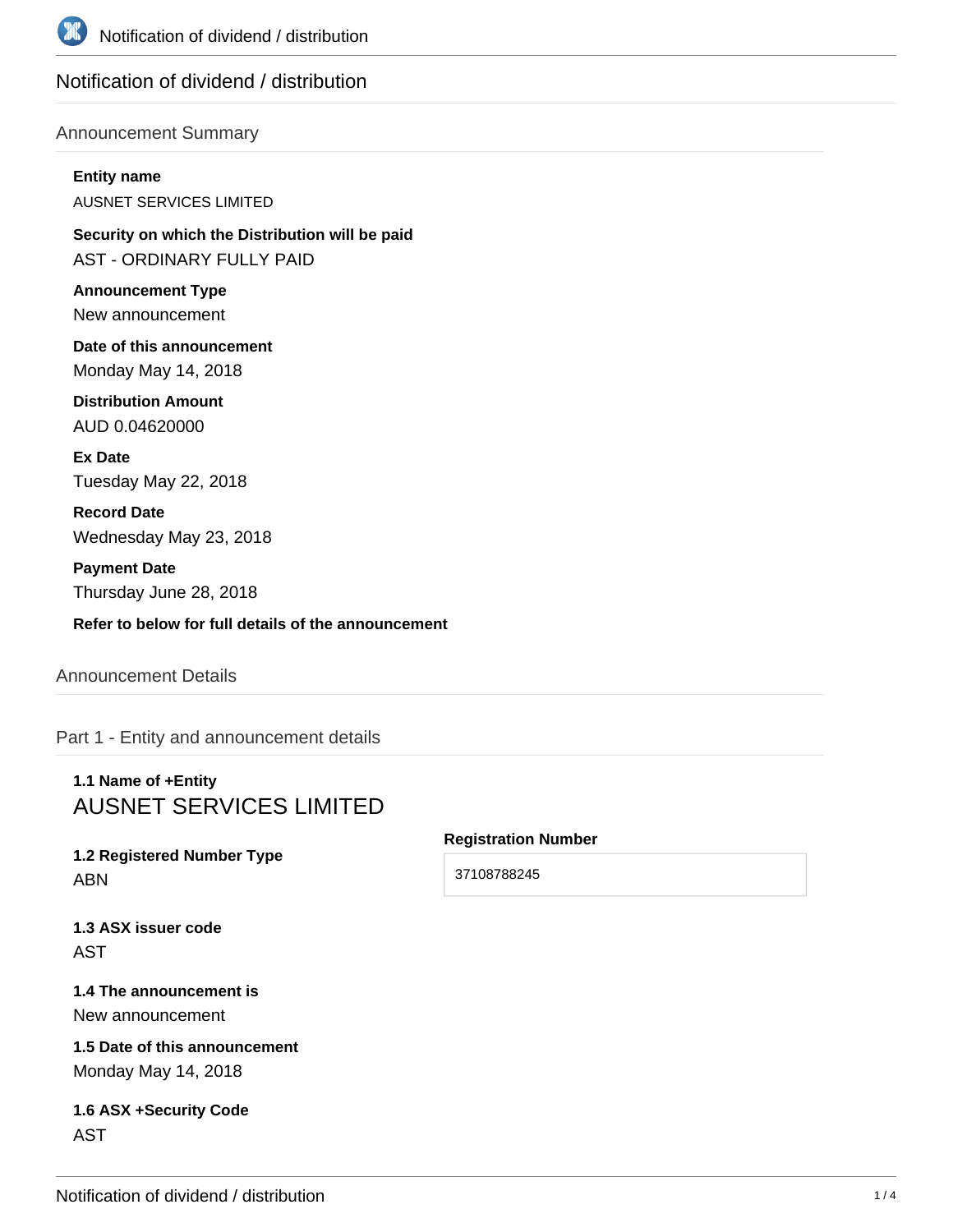

# **ASX +Security Description** ORDINARY FULLY PAID

Part 2A - All dividends/distributions basic details

**2A.1 Type of dividend/distribution Ordinary** 

**2A.2 The Dividend/distribution:**

relates to a period of six months

## **2A.3 The dividend/distribution relates to the financial reporting or payment period ending ended/ending (date)**

Saturday March 31, 2018

**2A.4 +Record Date** Wednesday May 23, 2018

**2A.5 Ex Date** Tuesday May 22, 2018

**2A.6 Payment Date** Thursday June 28, 2018

**2A.7 Are any of the below approvals required for the dividend/distribution before business day 0 of the timetable?**

- **•** Security holder approval
- **Court approval**
- **Lodgement of court order with +ASIC**
- **ACCC approval**
- **FIRB approval**
- **Another approval/condition external to the entity required before business day 0 of the timetable for the dividend/distribution.**

No

**2A.8 Currency in which the dividend/distribution is made ("primary currency")**

AUD - Australian Dollar

**2A.9 Total dividend/distribution payment amount per +security (in primary currency) for all dividends/distributions notified in this form** AUD 0.04620000

**2A.10 Does the entity have arrangements relating to the currency in which the dividend/distribution is paid to securityholders that it wishes to disclose to the market?**

Yes

**2A.11 Does the entity have a securities plan for dividends/distributions on this +security?**

We have a Dividend/Distribution Reinvestment Plan (DRP)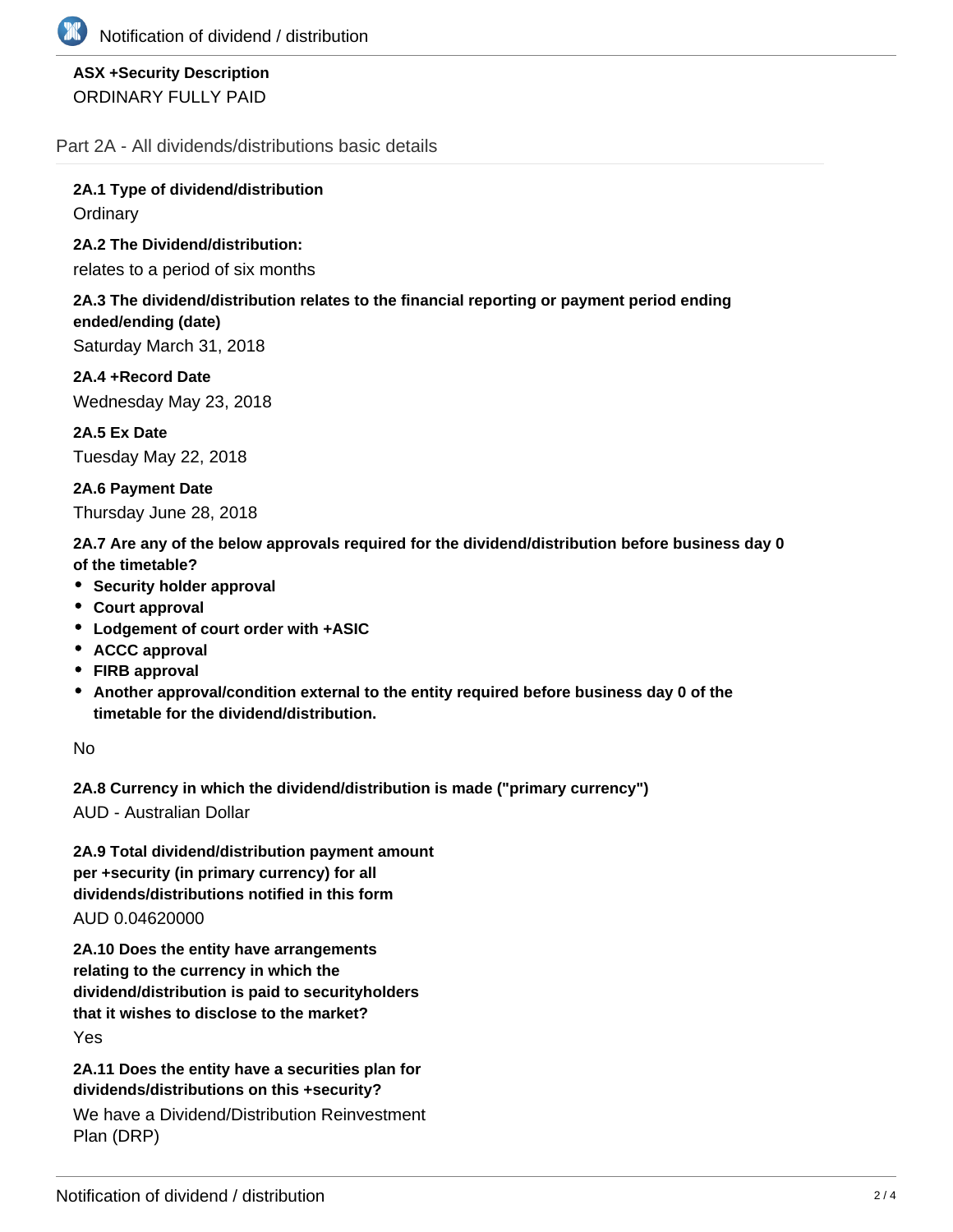

| 2A.11a If the +entity has a DRP, is the DRP |  |
|---------------------------------------------|--|
| applicable to this dividend/distribution?   |  |
| <b>No</b>                                   |  |
| 2A.12 Does the +entity have tax component   |  |
| information apart from franking?            |  |
| <b>No</b>                                   |  |

Part 2B - Currency Information

**2B.1 Does the entity default to payment in certain currencies dependent upon certain attributes such as the banking instruction or registered address of the +securityholder? (For example NZD to residents of New Zealand and/or USD to residents of the U.S.A.).**

Yes

### **2B.2 Please provide a description of your currency arrangements**

All Shareholders other than CDP account holders will be paid in AUD, subject to the arrangements disclosed in section 2B.3 below. CDP account holders will receive the dividends in the SGD equivalent of the AUD dividend.

#### **2B.2a Other currency/currencies in which the dividend/distribution will be paid:**

| SGD - Singapore Dollar   | SGD        |
|--------------------------|------------|
| NZD - New Zealand Dollar | <b>NZD</b> |

#### **2B.2b Please provide the exchange rates used for non-primary currency payments**

Intra-day wholesale exchange rates on or about 25 May 2018.

#### **2B.2c If payment currency equivalent and exchange rates not known, date for information to be released Estimated or Actual? Estimated**

**2B.3 Can the securityholder choose to receive a currency different to the currency they would receive under the default arrangements?**

Yes

## **2B.3a Please describe what choices are available to a securityholder to receive a currency different to the currency they would receive under the default arrangements**

Shareholders with registered addresses in New Zealand (other than CDP account holders) may elect to have their dividends paid in NZD via direct credit.

**2B.3b Date and time by which any document or communication relating to the above arrangements must be received in order to be effective for this dividend/distribution**

Wednesday May 23, 2018 17:00:00

**2B.3c Please provide, or indicate where relevant forms can be obtained and how and where they must be lodged**

via AusNet Services's share registry, Computershare at <https://www.computershare.com/au>